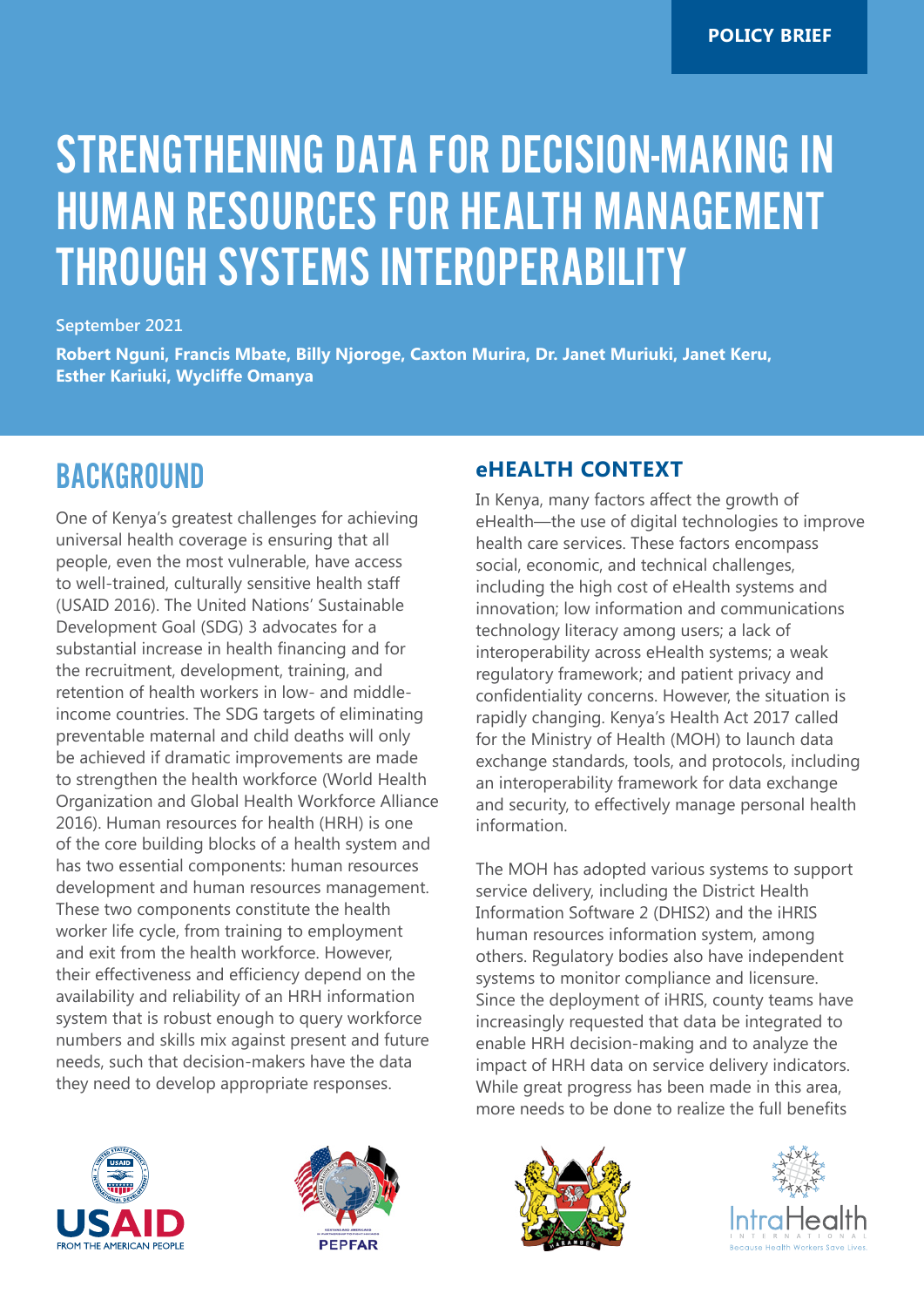of linking interrelated health information systems for effective management of health workers. There is also need for a data exchange governance policy that clearly gives direction and authority on intersystems communication and data sharing.

### **THE ROLE OF iHRIS**

Through the successful implementation of HRH projects funded by USAID, IntraHealth International has strengthened HRH systems at the national and county levels in Kenya. During the Capacity Kenya project (2009–2014), IntraHealth began the deployment of iHRIS at the MOH. Through subsequent projects—HRH Capacity Bridge (2014– 2015), FUNZOKenya (2012–2017), and the HRH Kenya Mechanism (2016–2021)—IntraHealth has continued to support the MOH and counties in institutionalizing iHRIS to better manage HRH data.

The system has enabled the MOH and service delivery organizations to develop their capacity to track, manage, deploy, and map the health workforce. iHRIS tracks detailed information about ~69,000 health workers throughout their employment, including their place of deployment, salary history, promotions and transfers, qualifications, in-service training courses, and reasons for attrition. iHRIS also tracks open positions and applicants. The county governments adopted iHRIS to support these functions and make evidence-based decisions through data analytics. Following initial deployment of iHRIS, county health departments have increasingly asked for integrated data that combines information from the available health information systems to enable higher-level HRH decision-making and to analyze the impact of HRH data on service delivery indicators.

# POLICY IMPLICATIONS

The MOH and regulatory boards and councils that register and license health workers operate independent systems for various management functions. These include the Integrated Personnel and Payroll Database (IPPD), the Regulatory Human Resources Information System (rHRIS), DHIS2, and manual paper filing systems. There is increasing need for the systems to be linked, as they affect a single health worker in different ways. Interoperability can enable the presentation of HRH data and density maps for decision-making, including distribution by gender and cadre and retirement projections, in a single dashboard (Figure 1 shows an example of a visualization using



#### **INTEROPERABILITY**

In health care, whether regional, national, or global, interoperability is the ability of health care information and technology systems to "work together within and across organizational boundaries in order to advance the effective delivery of health care for individuals and communities." (CareCloud n.d.)

iHRIS data). iHRIS already generates real-time HRH information dashboards, which are customized to the needs of individual counties and provide critical human resources development and management information for decision-making.

#### **Figure 1: iHRIS data visualization on HIV testing services (HTS) workload**



iHRIS has been used to track community health volunteers and community health assistants, and comparing iHRIS data to IPPD data has identified ghost workers—individuals on the payroll who are not actually working. Collating data from President's Emergency Plan for AIDS Relief (PEPFAR)-supported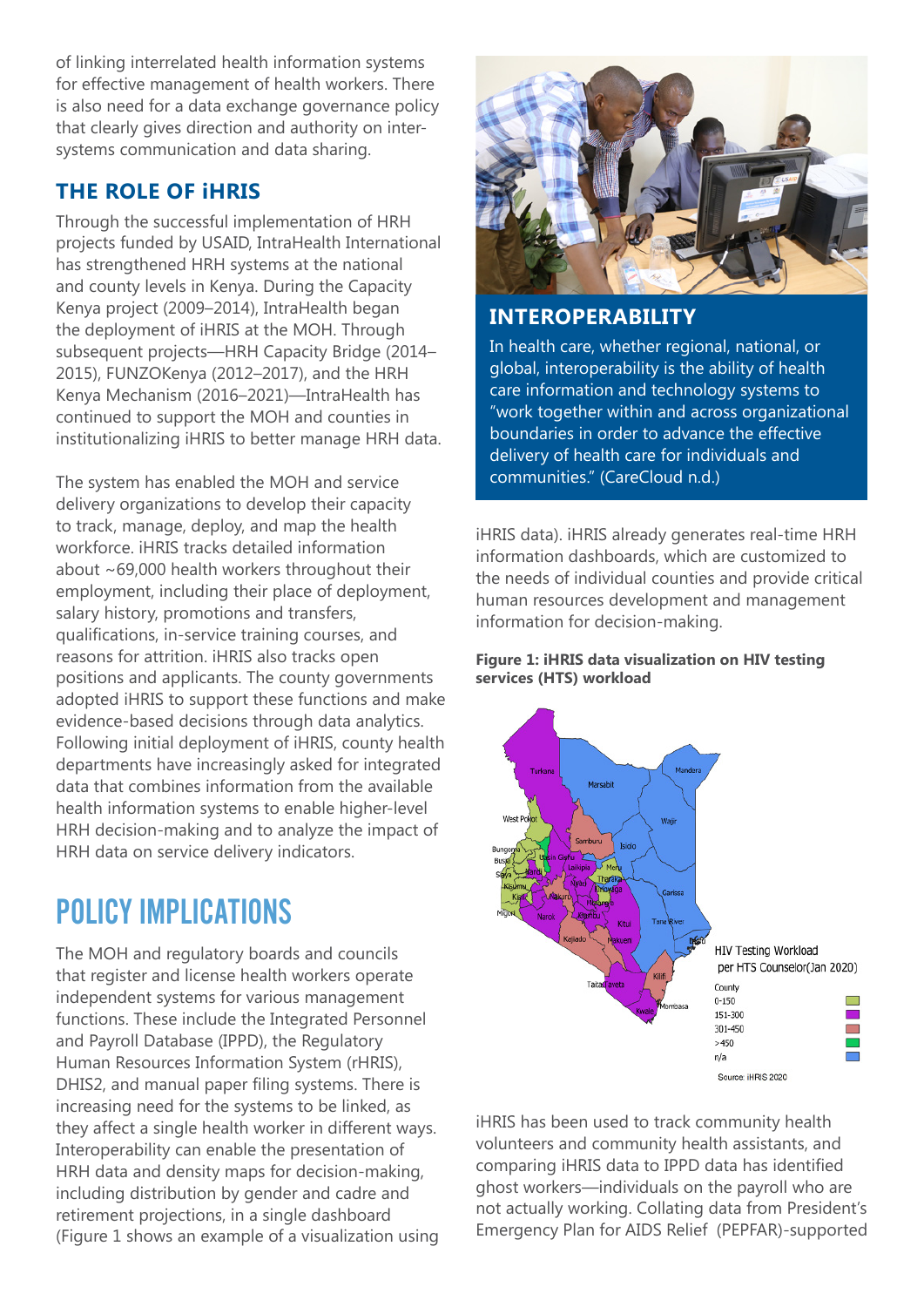preservice graduates for dissemination to potential employers and increasing the use of reliable HRH data for decision-making—made possible by IPPD/ iHRIS/rHRIS/DHIS2 interoperability—will increase efficiencies and improve health outcomes, especially those related to universal health coverage, HIV, and reproductive, maternal, newborn, child, and adolescent health/family planning (RMNCAH/FP). In addition, iHRIS supports the tracking of over 27,000 PEPFAR-supported staff working in health facilities and community units. These data can be used to evaluate the impact of staffing on the provision of high-quality HIV and RMNCAH/FP services. They also provide baseline information to the counties for planning and budgeting to transition health workers from implementing partners to the county payrolls.

Interoperability between iHRIS Manage and rHRIS is used to track the registration and licensure of health workers. iHRIS Train (the iHRIS module for managing and tracking health worker training activities) when linked to rHRIS shows which health workers have received in-service training. Together, rHRIS and iHRIS are able to show the continuing professional development points earned by health workers from in-service training and can report on health workers' relicensure.

Various stakeholders within health sector leadership teams use iHRIS data for HRH decision-making. Using iHRIS analytics, counties have been able to conduct HRH gap analyses, including retirement projections, and have budgeted for recruiting staff in a timely manner to avoid service disruptions. In addition, counties can track in real-time the registration and licensure status of staff, as well as in-service trainings, to better plan for training and skill-based deployment.

Kenya is a party to the World Health Organization (WHO)'s National Health Workforce Accounts (NHWA), "a system by which countries progressively improve the availability, quality, and use of data on health workforce through monitoring of a set of indicators to support achievement of universal health coverage, SDGs, and other health objectives" (WHO 2019). In addition to supplying data to the Government of Kenya to inform HRH policy and decision-making, iHRIS can provide the required deployment data, disaggregated by cadre, facility/ community unit level, registration, licensure/ relicensure, and gender, as well as the in-service

training data required for reporting to the WHO's Global Health Observatory, which provides data and health-based analytics for WHO member states.

# POLICY RECOMMENDATIONS

This policy brief is aligned to the current trends and needs of Kenya's health sector, including those identified by the Health Act 2017. The proposed interoperability layer will enhance the collection of HRH data and updates into iHRIS Manage and iHRIS Train. It will also provide the county and national governments with quality information for better decision-making. The users will direct, update, and manage training and HRH management plans and programs, including budgeting, as well as make decisions on health workforce hiring, deployment, training, and staff rationalization, including ensuring a proper skills mix and making decisions for more effective health service delivery. Recommendations include:

- The formation and facilitation of technical working groups within the MOH and county departments of health (those that are yet to institutionalize them) to build the capacity of staff in the use of iHRIS Train and iHRIS Manage for the effective management of health workers and in-service training programs.
- A policy on data exchange governance that clearly gives direction on investment and ownership; compliance with legal requirements; training and capacity-building; infrastructure and resources; research and innovation management; and the management of data architecture, data access and sharing, data infrastructure security, and data quality.
- A policy on interoperability that will allow systems to safely exchange data and for integrated data analytics via a single data decision-making dashboard for county and national leadership teams. The policy will ensure consistency in following defined standards on data exchange, including adherence to privacy and confidentiality policies, compliance with set system architectural standards on data exchange and information security, as well as monitoring for compliance with existing policies on eHealth, mHealth, and the Health Act 2017.